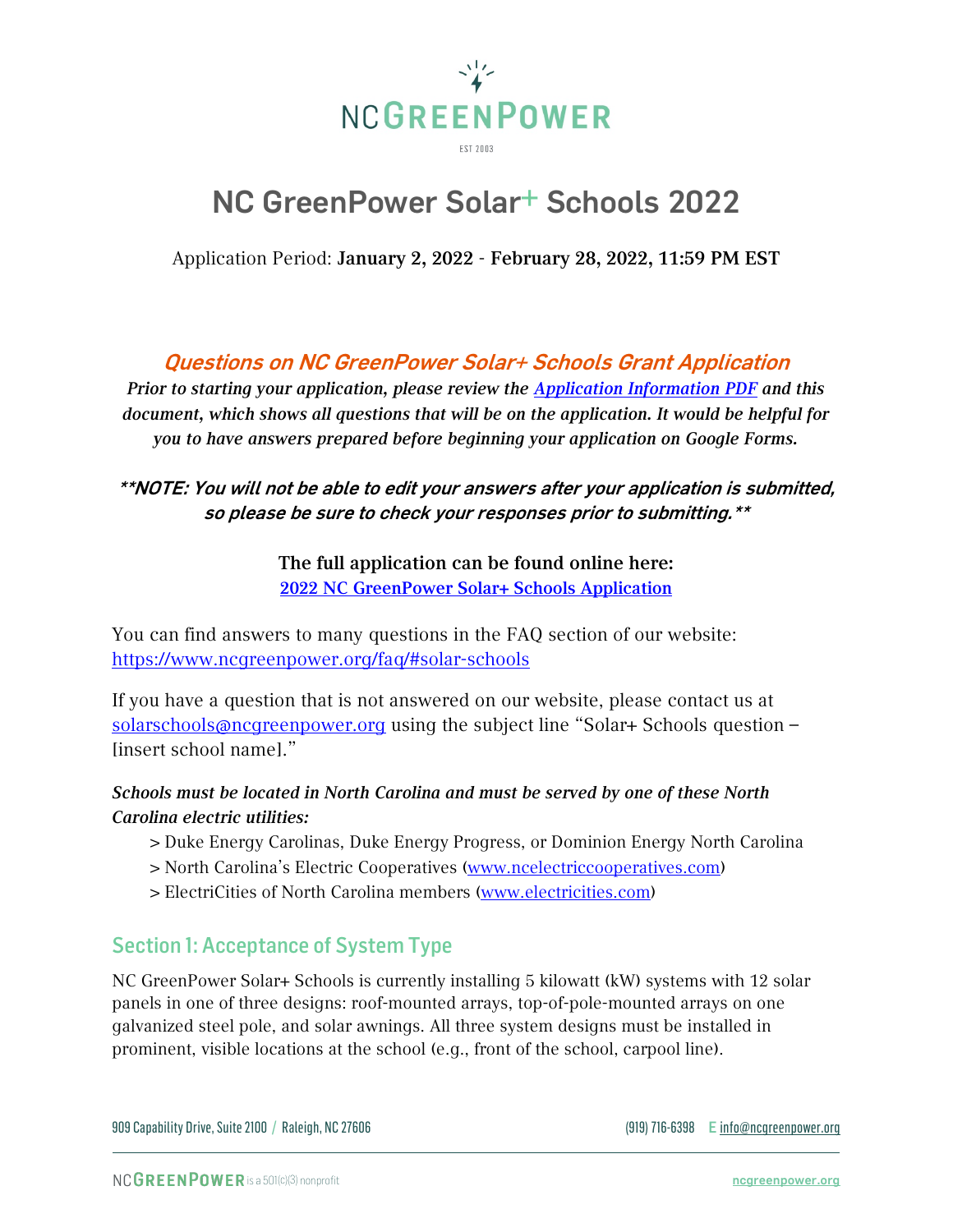

Our school agrees to accept a roof-mounted system, a top-of-pole-mounted system, or a solar awning if applicable. Our school does not already have solar energy panels installed on our property.

# Section 2: General Information

- 1. Applicant information:
	- a. Name of school
	- b. Physical address
	- c. City, zip code and district
	- d. County
	- e. In what tier county is your school located? Designated by [the NC Department of](http://www.nccommerce.com/research-publications/incentive-reports/county-tier-designations)  [Commerce.](http://www.nccommerce.com/research-publications/incentive-reports/county-tier-designations) (Tier 1, 2 or 3)?
	- f. Is your school eligible for Title 1 funding?
	- g. Is your school receiving Title 1 funding?
	- h. Is your school a 501(c)(3) non-profit or a designated 170(c)(1) governmental agency?
- 2. Primary contact: *Two contacts must be submitted for each school application. Be sure to provide all appropriate contact information in the event that NC GreenPower needs to reach you during school breaks.*
	- a. Name
	- b. Title
	- c. Work phone
	- d. Cell phone
	- e. Email
- 3. School Principal or Administrator:
	- a. Name
	- b. Title
	- c. Work phone
	- d. Cell phone
	- e. Email
- 4. Type of school (list public or private, plus any other designations: charter, STEM, magnet, other):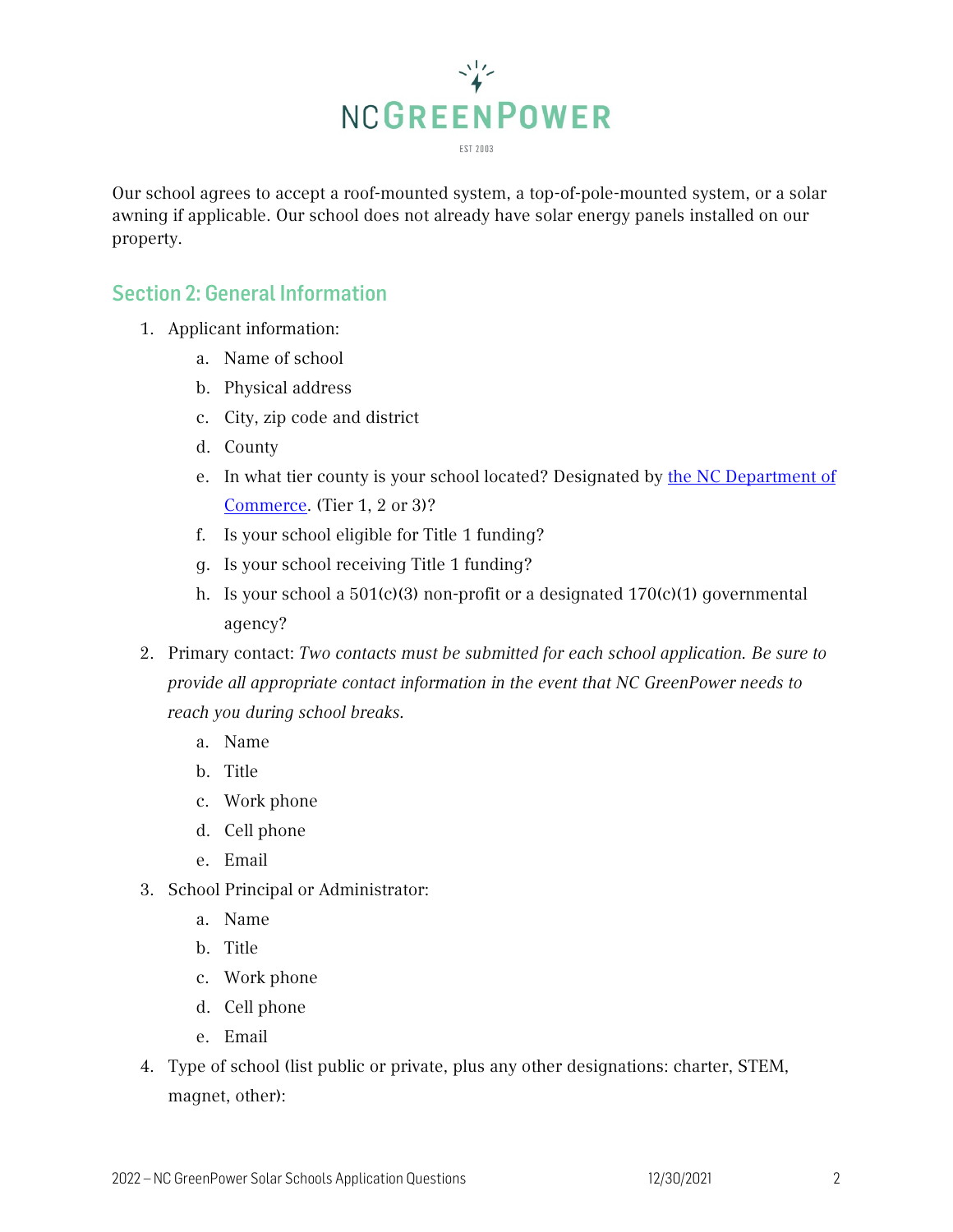

- 5. Check the grade levels at your school: (e.g., K-5, 6-8, 9-12)
- 6. Total number of students enrolled:
- 7. Percent of population in your community that is served by your school, if available:
- 8. Total percentage of students on free and reduced lunch according to your school records or [NCES:](https://nces.ed.gov/ccd/schoolsearch/index.asp?)
- 9. Total percentage of economically disadvantaged students at your school in 2020, according to [NC School Report Cards:](https://ncreports.ondemand.sas.com/src/)
- 10. Electric utility provider:
- 11. Name of owner of school property, if not school:

The applicant must own the property on which the project will be installed or have *written* prior approval from the property owner when applying. Upload here or email the approval document to: [solarschools@ncgreenpower.org.](mailto:solarschools@ncgreenpower.org?subject=Approval%20from%20property%20owner)

- 12. Does your school have fundraising organizations such as a PTA/PTO or Booster Club? If yes, please list:
- 13. Do you or your students participate in any fundraising efforts throughout the year? If so, how many?
- 14. What has been your most successful fundraising campaign in the past five years? Explain how long it took to raise the funds and how much was raised.

*Before answering the next question, please review the* [NC GreenPower Solar+](https://www.ncgreenpower.org/wp-content/uploads/2021/12/2022-NC-GreenPower-Solar-Schools-Application-Information.pdf) Schools 2022 [Application Information](https://www.ncgreenpower.org/wp-content/uploads/2021/12/2022-NC-GreenPower-Solar-Schools-Application-Information.pdf) *document, referring to the "Funding" section on p. 4, first and second paragraphs.*

- 15. School fundraising goals will be fixed at these levels: \$6,000, \$9,000 or \$12,000. Schools will be given their goal upon being selected and will have about five months to fundraise (May-September). Would this timeline be sufficient for your school to raise funds?
- 16. If not, how long do you think it would take?
- 17. Provide fundraising plans your school would implement if selected for the program. Include anticipated completion date to raise necessary funds: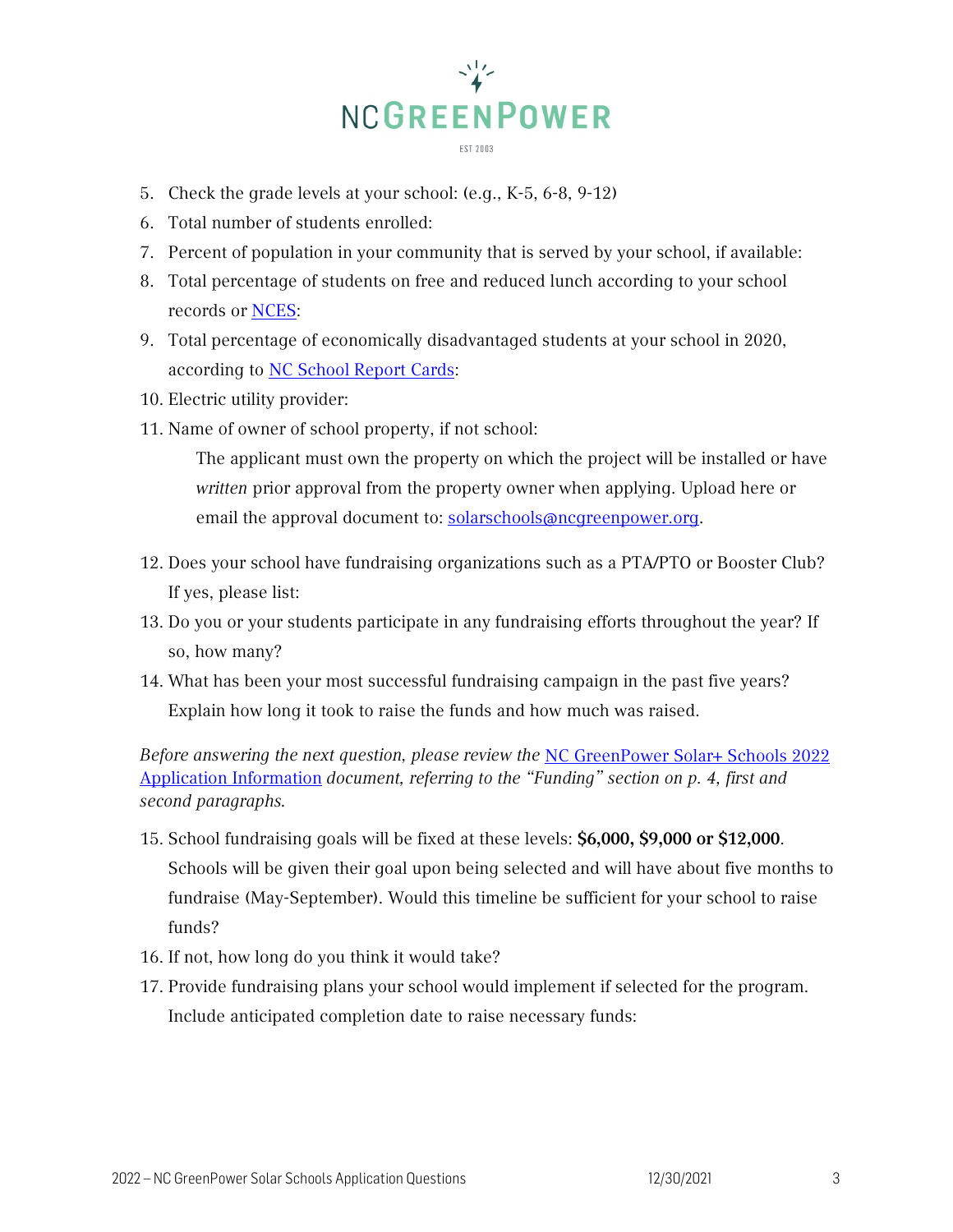

# Section 3: Demonstrated Commitment to Sustainability, Energy Efficiency and Environmental Education

- 1. Has your school participated in a local, state, or national program such as ENERGY STAR Portfolio Manager, EcoSchools, Green Ribbon School or others? If yes, list:
- 2. Has your school, staff, or student body received any awards for energy efficiency or environmental programs?
- 3. Does your school have an energy or facilities manager on-site or have a district/area facilities or energy manager available for consultation? If so, please provide your energy/facilities manager's name, email and phone number:
- 4. Has the school undertaken any energy efficiency measures within the last five years? If so, please list:
- 5. For schools with grades 9-12 who offer AP Environmental Science, provide:
	- a. Percentage of last year's eligible graduates who completed the course during their high school career
	- b. Percentage who scored 3 or higher
- 6. Does your school already have classes that could be supplemented by a solar PV system and related curriculum? If so, please list the classes:
- 7. Describe any other ways that your school integrates core environment, sustainability, STEM, green technology and/or career skills into curricula:
- 8. Participating schools are required to send 3-5 teachers to our (potentially virtual) curriculum training so they are comfortable using solar materials in the classroom. Please indicate that your school will commit to sending teachers to attend a one-day training class on the associated curricula that would be provided by NC GreenPower.
- 9. Do you have a teacher or staff person(s) who could be trained to provide basic routine maintenance of the solar PV system and related monitoring equipment?
- 10. NC GreenPower requests that each awarded school hold a dedication event at their school following the installation of the solar array to thank donors and others who were involved in the project. Describe your initial thoughts and ideas of how you will engage the students and the community with this important ribbon-cutting event: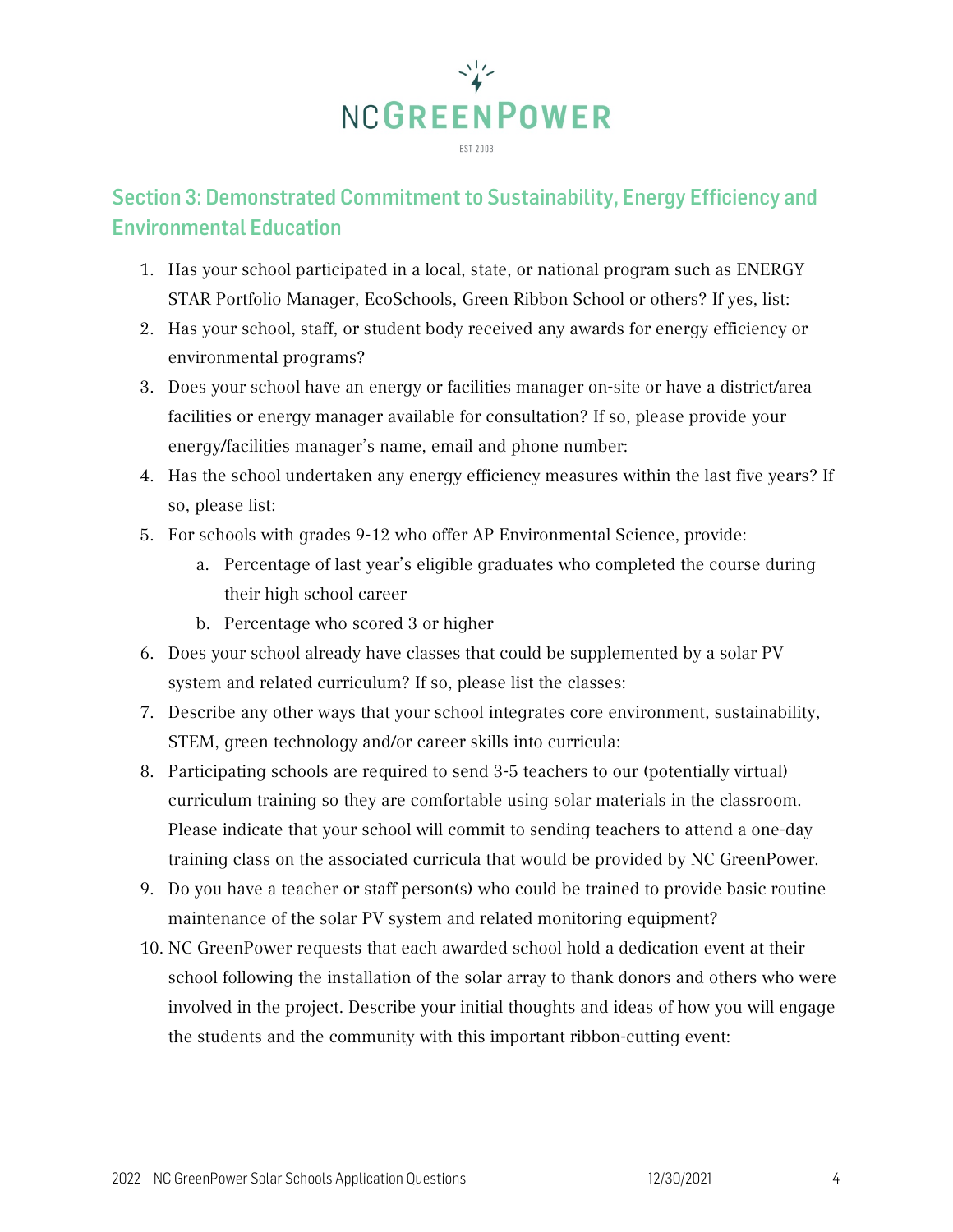

# Section 4: Expected Educational and Environmental Benefits

- 1. Please describe how the installation of solar PV at your school aligns with your mission or goals.
- 2. Please describe your plans to incorporate student and community outreach and/or education into the installation and operation of the solar PV project.
- 3. Please describe how you will track and measure the environmental and educational benefits from the PV system for the Post-Installation Evaluation Report. (This is a requirement of the program.)
- 4. Summarize any expected educational benefits from the on-site solar PV installation, such as how your school may integrate the demonstration project into the learning and teaching mission of the school.

### Section 5: Technical Questions

- 1. NC GreenPower prefers roof-mounted systems for schools that have a roof in an ideal location. Would your school be willing to install a roof-mounted PV system at the front of the school?
- 2. Have you confirmed with your facilities manager, school board and/or school district that you would be permitted to have a roof-mounted system at your school? Please provide written approval. Upload at the next question or email the documents to: [solarschools@ncgreenpower.org.](mailto:solarschools@ncgreenpower.org?subject=Approval%20from%20property%20owner)
- 3. Does your school have a south-facing roof that is visible from the ground?
- 4. Top-of-pole-mounted systems maximize visibility and safety for students. Does your school have a shade-free location for the installation of a pole-mounted solar PV system, with high visibility for students and visitors to the school?
- 5. Provide the proposed specific location(s) of a roof-mounted or top-of-pole-mounted solar PV system, such as a link to a Google Maps location, longitude and latitude coordinates, or a photo/aerial image with the location highlighted. NC GreenPower reserves the right to select the final location. Upload at the next question or email the documents to: [solarschools@ncgreenpower.org.](mailto:solarschools@ncgreenpower.org?subject=Approval%20from%20property%20owner)
- 6. Does your school have the staffing resources to handle an on-site solar PV project (both administratively and for system maintenance)?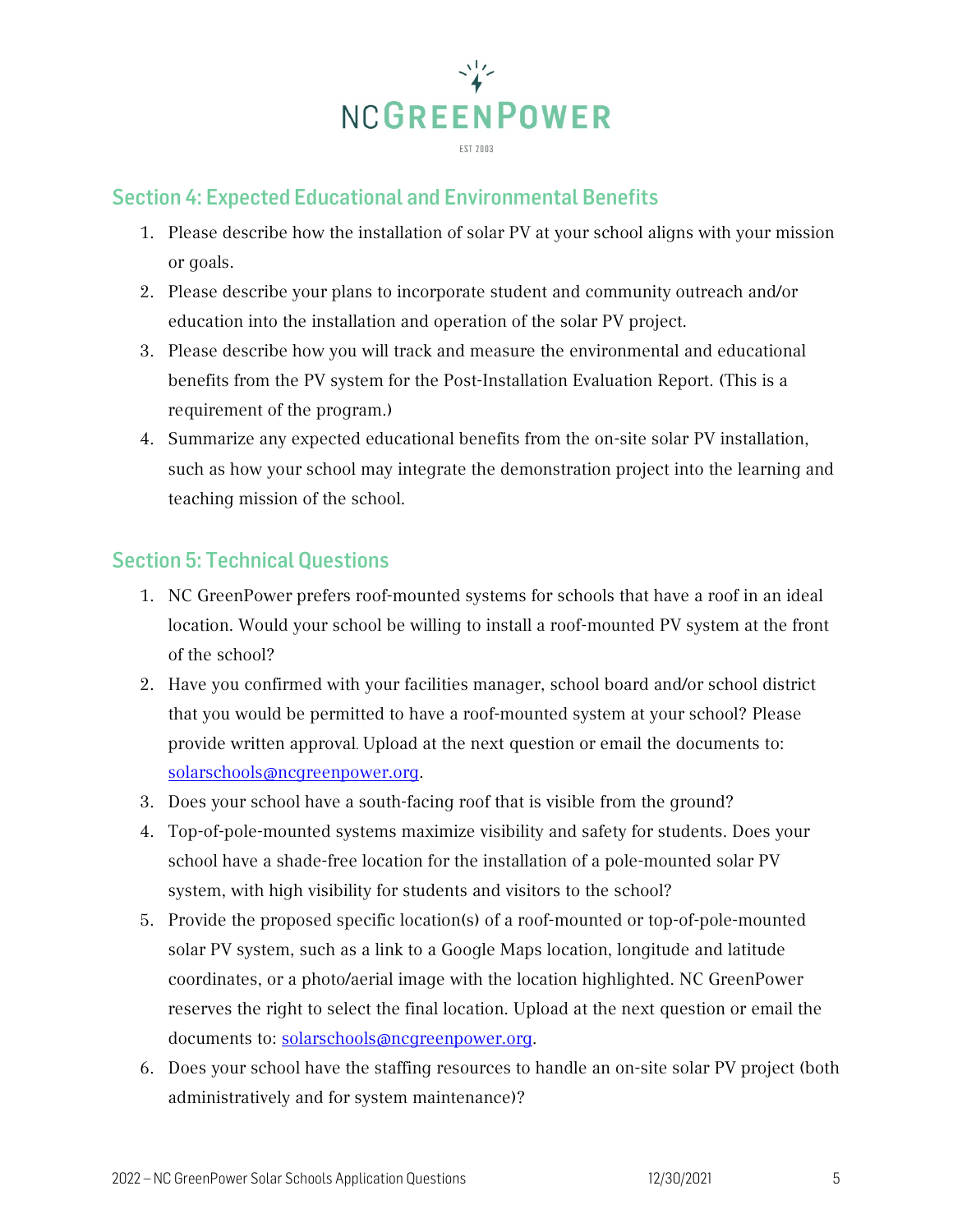

- 7. Do you anticipate any barriers on the school's side? If so, how confident are you that they can be addressed?
- 8. Does your city or county allow solar PV installations?
- 9. Have you asked for and received approval to apply for our grant from your school district facilities office, if applicable?

NC GreenPower's solar installer will be responsible for obtaining any necessary licenses and/or permits and for complying with all applicable federal, state and municipal laws, codes and regulations in connection with the solar PV installation.

NC GreenPower's solar installer will work with school representatives to execute an Interconnection Agreement with the appropriate electric utility. Power output from the solar installation that is placed on the electrical grid may be purchased by the electric utility currently serving the school. Alternatively, depending on the utility, the school may be allowed to use the solar power output on-site through a net-metering arrangement. The installer and the school will be responsible for working with the utility to determine which options are available.

NC GreenPower will pay the installer upon satisfactory construction of the solar PV system. Curricula will also be provided to the school upon completion of the solar PV installation. Additional wiring and equipment related to the solar installation may be placed on the exterior walls of buildings.

# Section 6: Post-Installation Evaluation Report

Applicants will be assessed on the strength of their plan for evaluating the success of the project, including how well the Solar+ Schools program achieved educational goals. Within one year of completion of the project installation, awarded schools must provide a Post-Installation Evaluation to NC GreenPower, including the following:

- Monthly output of the solar PV system, compared with monthly total energy consumed by the school since the solar PV project came online.
- Summary of any technical lessons learned during the installation process.
- Report of educational benefits of the on-site solar PV installation, such as a summary of the ways in which the project has become a part of the learning/teaching mission of the school or any curricula developed as a result of the solar PV installation.
- Summary of the environmental benefits of the solar PV installation shown in terms of greenhouse gas emissions avoided, metric tons of  $CO<sub>2</sub>$  displaced, number of equivalent miles not driven, etc.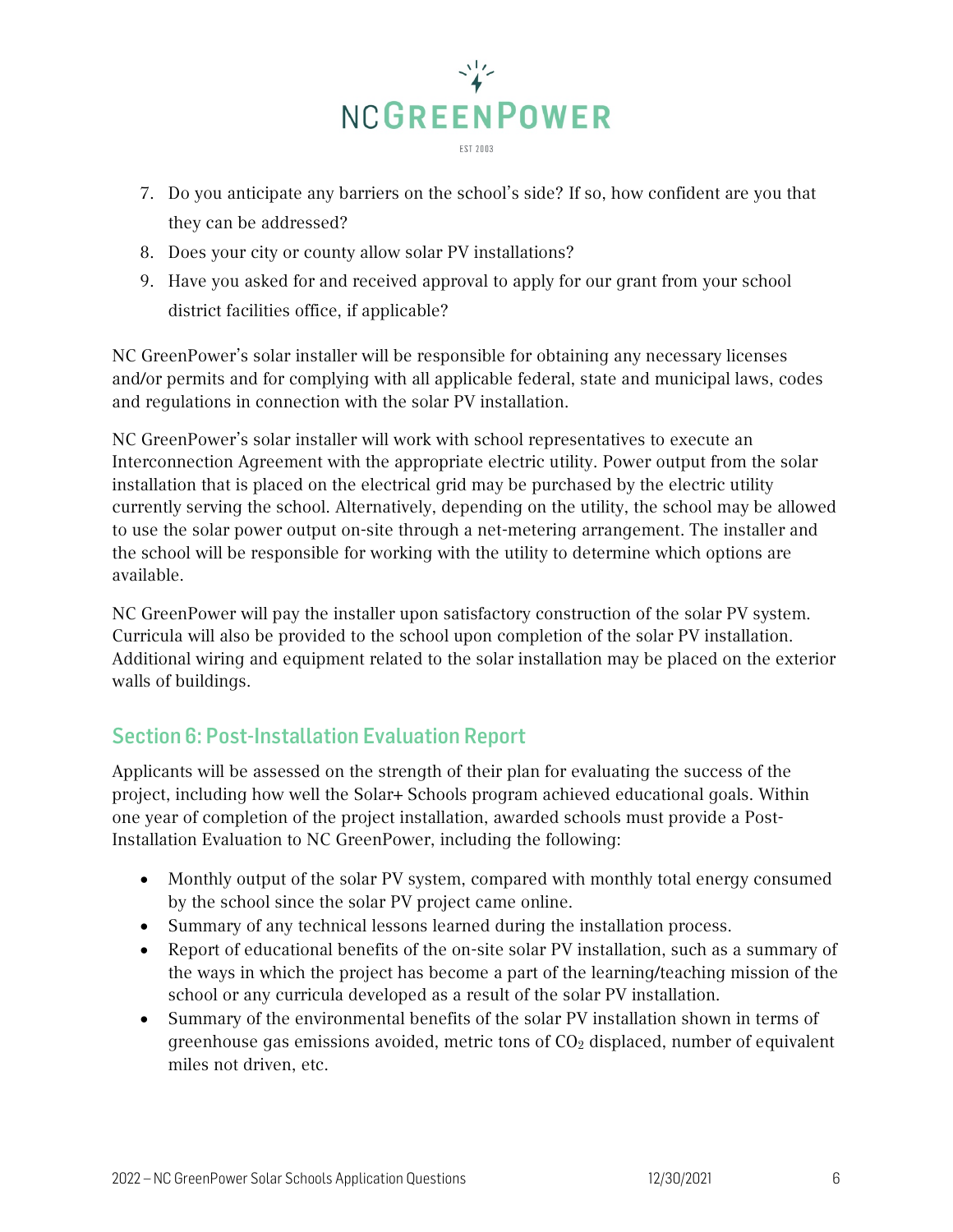

# Other Important Information

Approval and Installation Requirement: NC GreenPower, in its sole and absolute discretion, may accept or reject any Application for any reason. Upon NC GreenPower's acceptance of an Application, NC GreenPower will notify the Applicant. System installation must begin within ninety (90) days of fundraising deadline, unless approved by NC GreenPower. If any solar PV system construction or installation occurs before Application acceptance, then NC GreenPower may, in its sole and absolute discretion, determine that the Applicant's system is ineligible. In such event, NC GreenPower shall have no obligation to make any grant payment to or on behalf of the Applicant.

Crowd-Source Fundraising with myNCGreenPower.org: For crowd-source raised funds through my.NCGreenPower.org and for all other funds posted on school's campaign at my.NCGreenPower.org, NC GreenPower will retain a small fee to cover program and/or administrative costs as directed by the NC GreenPower Board of Directors; all remaining funds will be used to support the solar PV system at the school.

Unsuccessful Fundraising: If a school does not raise enough funds, it may have options, such as extending their fundraising deadline by 30 days, decreasing the size of the solar PV system to reduce project costs (if feasible), or asking NC GreenPower to use the funds to purchase renewable energy educational materials and classroom kits for the school from NEED.org. Additional options may be available to assist a school in its fundraising efforts.

Eligibility: All North Carolina K-12 schools served by Duke Energy Carolinas, Duke Energy Progress, Dominion Energy North Carolina, North Carolina's Electric Cooperatives or ElectriCities of North Carolina are eligible to apply. The applicant should not already have solar PV technology installed on the property.

System Requirements: The solar PV system must be: (1) installed on real property owned by applying school, located in North Carolina with electric service to the site being supplied by aforementioned utilities from "Eligibility" section, (2) installed and operated in accordance with governmental and industry standards and comply with the National Electrical Code requirements, and (3) five kilowatts (kW) DC capacity rating (on an aggregate basis). If applying school does not own the real property upon which the solar PV system is to be installed, applying school must have written authorized approval by property owner.

### Section 7: Authorization

By submitting this application, I agree that all of the information provided herein is true and correct and that I have the legal authority to submit this application and receive the solar PV project, if awarded. I understand that receipt of NC GreenPower grant funding is dependent on provision of our school providing funds from other sources. If my school is unable to obtain